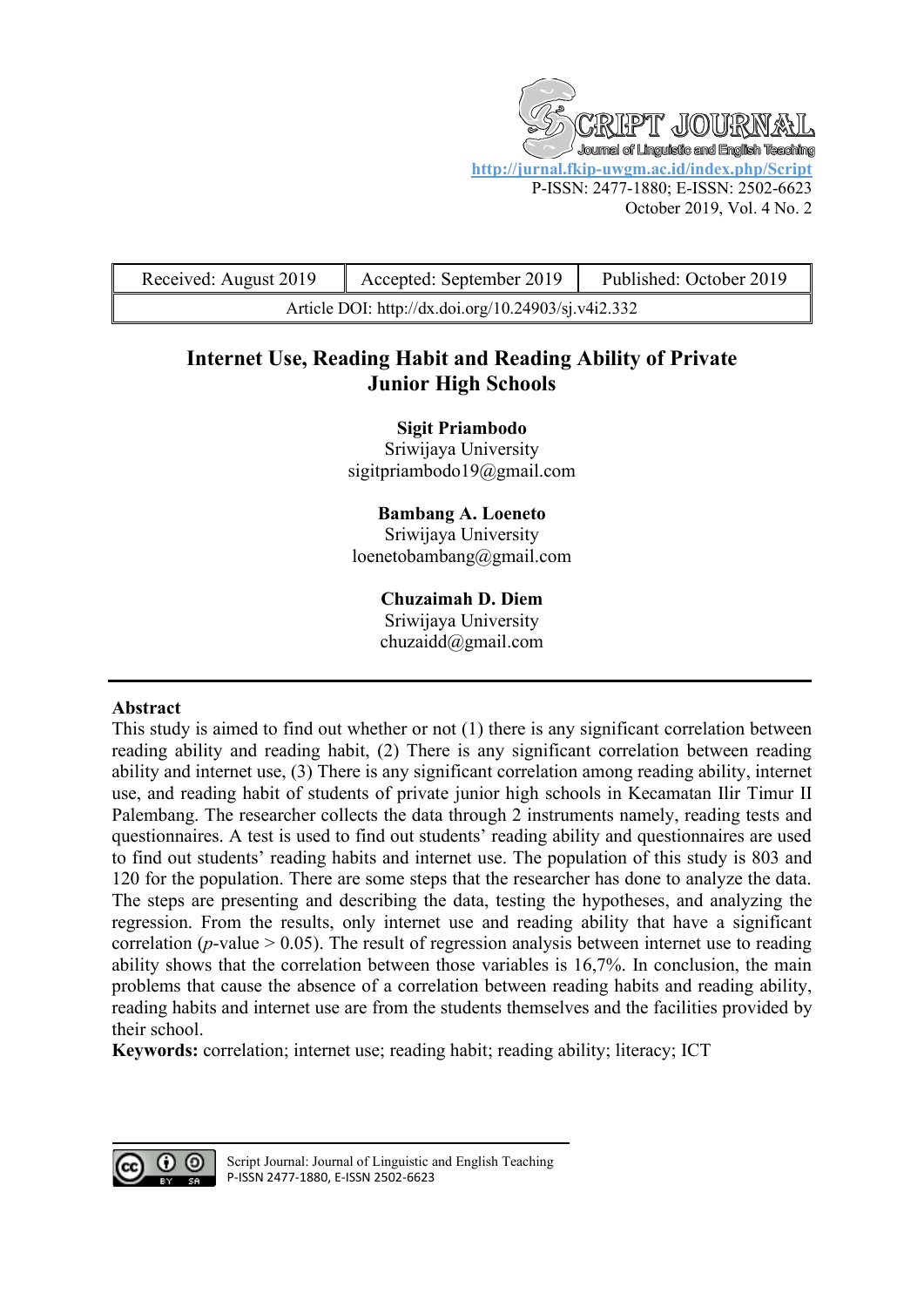#### **INTRODUCTION**

The use of information technology has been increasing rapidly in the past years in most countries in the world. In this modern era, the internet has been a part of people's needs including students'. It is a modern instrument in communication which gives various conveniences for the users (Alderete, 2019; Raza, Helgason, Papadimitratos, & Voigt, 2017). The Internet is a useful tool to develop smart worldwide citizens. Another source defines the internet as a global information system that is based on IP (Internet Protocol), supports communication by using TCP/IP. It makes communication easy globally, nationally, or even locally (Greenlaw & Hep, 2001;Alimoradi et al., 2019; Janc, Czapiewski, & Wójcik, 2019).

The internet was invented for educational purposes (UNESCO, 2003;Kadivar, Seyedfatemi, Mokhlesabadi Farahani, Mehran, & Pridham, 2017; Murphy, Vaughn, Gelber, Geller, & Zakowski, 2019). It means that the internet should be used more for education activity which helps the users especially students to find information easily. However, students tend to spend their time on the internet for fun activities such as facebook, Instagram, and twitter rather than for educational ones.

ICT included internet seems to significantly influence reading habits in the view of the latest literacy trends (Lyons, 1999; Palomino, 2017). It gives an impact on everyone unexceptionally students. Certainly, students need technology in the form of the internet to process, discuss, and share the information synchronously. In line with this, students nowadays prefer to read through electronic media (e-book, e-journals, e-magazines, and e-papers) rather than the printed one (journal, book, paper, and magazine,) (Loan, 2011). This phenomenon has brought reading habit into a new era.

Reading habits are an automatic process that is useful in constructing meaning from text. Thus, by this activity, the readers can improve their reading ability. In reading ability students have to be able to master and find the reading content (Uusen & Müürsepp 2012; (Nuroh & Mandarani, 2018). People have to read a lot to get a good understanding of what is read. Reading a lot refers to how much time the readers take to read and the number of reading materials being read. Moreover, (Nguyen & Walkinshaw, 2018; Sucuoglu, 2017; Tegge, 2017) say that reading habits do not only help the students to get information but it is also very useful in filling the leisure time. In other words, with good reading habits, the students will also be able to master the reading ability.

The research is conducted to find whether there is a correlation between the use of the internet toward students' reading habits and reading interest. Based on Data Referensi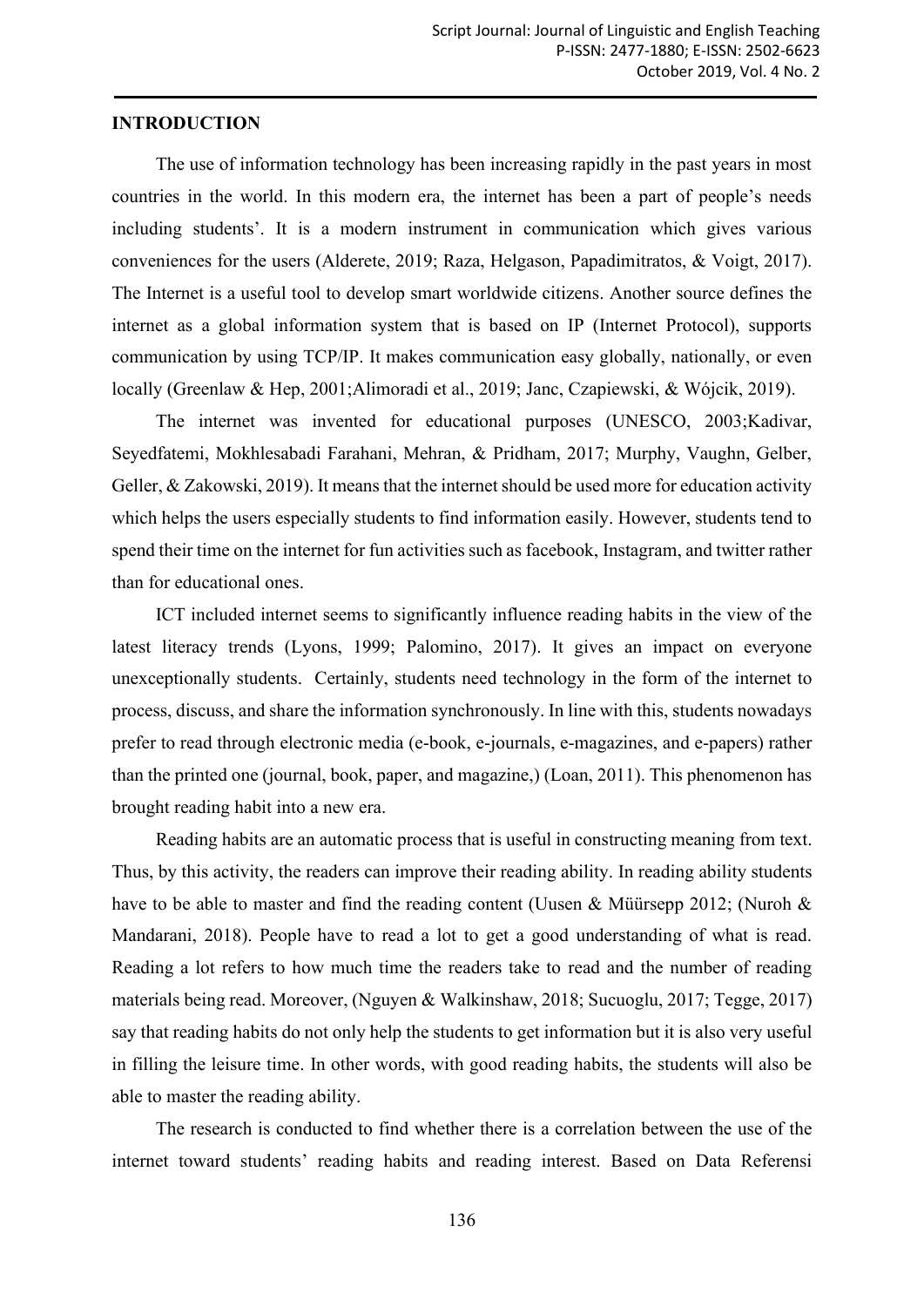Kemendikbud, there are 26 junior high schools in kecamatan ilir timur 2 Palembang which consist of 22 private schools. From those 22 private schools, there are only 7 schools that provide internet access to their students. However, not all those 7 schools provide good internet access speed. Only 4 schools provide good internet access speed, they are SMP Kusuma Bangsa, SMP Maitreyawira, SMP Xaverius 3, and SMP Bina Warga. Thus, the population of this study will be those 4 private schools.

The objectives of this study were to find out whether there is any significant correlation, between reading ability and reading habit of students of private junior high schools, also is there any significant correlation, between reading ability and internet use of students of private junior high schools in Kecamatan Ilir Timur II Palembang. The researcher as well research is there any significant correlation among reading ability, internet use, and reading habit of students of private junior high schools in Kecamatan Ilir Timur II Palembang.

# **METHODOLOGY**

In this study, the research design that the researcher used was a quantitative research approach with a correlational research design. In this research the writer wanted to find out whether or not there was a significant correlation among the use of the internet, reading habits, and reading ability of private junior high school students of kecamatan Ilir Timur II Palembang. The procedure of this research was, first, the researcher used a questionnaire to measure students' reading habit, next, a reading test was used to find students' reading ability, after that the researcher measured the use of the internet by using a questionnaire. After all, data had been collected, the researcher made a correlation among those variables by *Pearson Product Moment* in SPSS based on test and questionnaires result. Then, if the variables had correlation, the analysis was continued by using regression analysis to know how much the correlation affected among variables.

| <b>School</b>           | <b>Total students</b> |
|-------------------------|-----------------------|
| <b>SMP</b> Maitreyawira | 231                   |
| <b>SMP KusumaBangsa</b> | 326                   |
| <b>SMP</b> Xaverius 3   | 129                   |
| <b>SMP</b> BinaWarga    | 117                   |
| <b>Total</b>            | 803                   |

The population taken in this study was students from grades 7, 8, and 9 of SMP Kusuma Bangsa, Maitreyawira, Xaverius 3, and BinaWarga School in Palembang. The detail is on the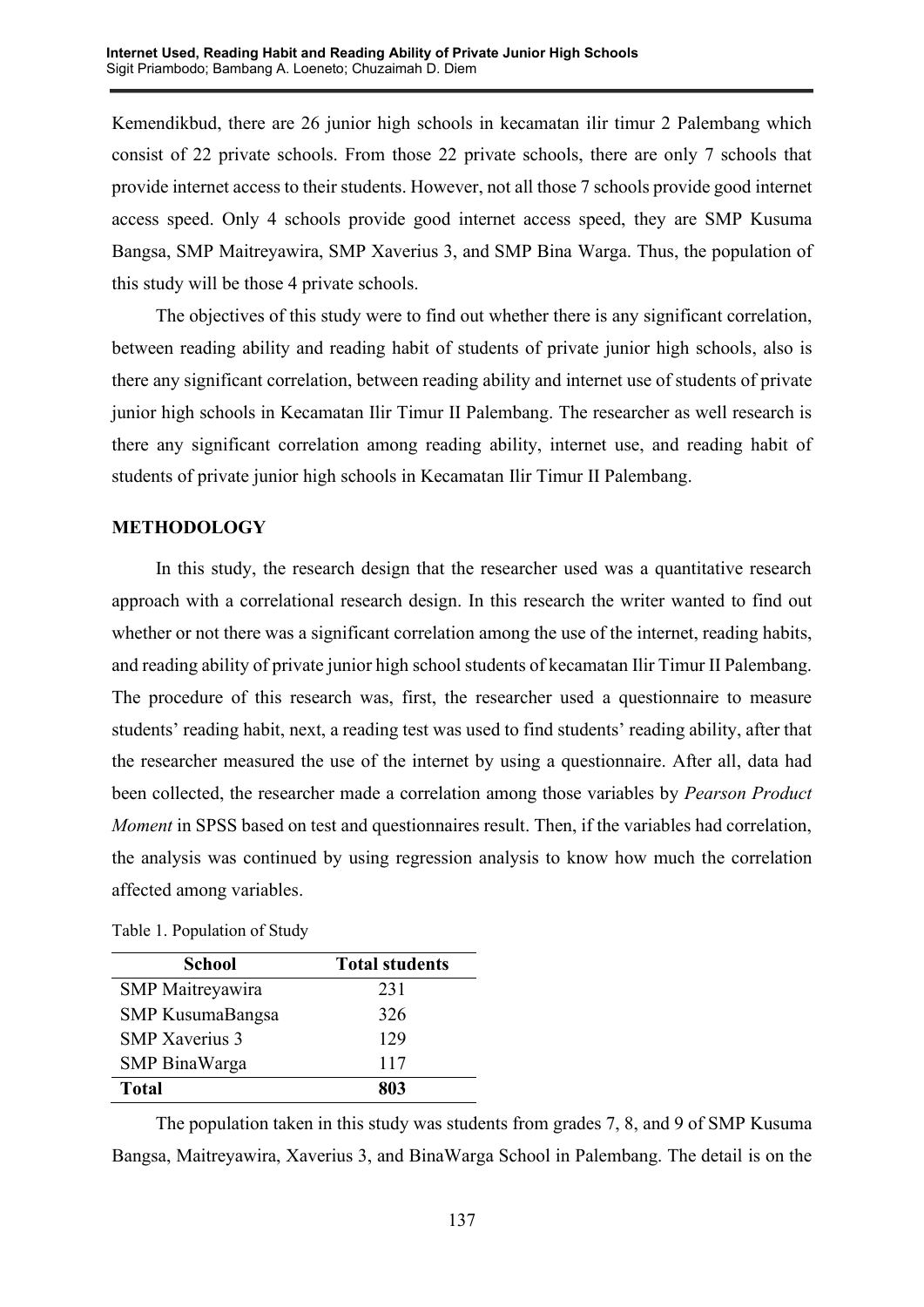population of the study. The sample of this study was taken by using stratified random sampling. In stratified random sampling, the population was divided into some characteristics (in this case gender, grade, and the same number of participants) (Creswell, 2011;Brew  $\&$ Saunders, 2019). The school chose the students who would be the sample. In addition, according to (Mu, Liang, Lu, & Huang, 2018), if the population is more than 100, the sample will be 10 to 15%. Thus, the writer decides to take 15% of the population. In other words, the sample of this study is 120 participants out of 803.

The instruments which are used in this study are aimed to measure the use of the internet, students' reading habit and students' reading ability. Questionnaires are used to get data related to the use of the internet and reading habits. A test would be given to measure respondents' reading ability. For measuring the use of the internet, the writer provided a ready-made questionnaire which done in a thesis entitled *Penggunaan Internet Sebagai Sumber Belajar Pada Mata Pelajaran Tata Hidang Program Keahlian Jasa Boga di SMK Negeri 4 Yogyakarta* by Anisa in 2014. The questionnaire consists of 16 items. Questions number 1 to 11 is used to measure the internet use activities done by correspondents with strongly disagree, disagree, agree, and strongly agree with response. Questions number 12 to 16 focus on what content, device, and the duration students use while accessing the internet. The questionnaires will be measured by using correlation analysis.

For measuring students' reading habits, a questionnaire made by *Perpustakaan Nasional Republik Indonesia* was provided in this research. This questionnaire consists of 13 items. There are 5 to 6 responds in Item 1 to 7 which is the Linkert scale is used to count them. Item 7 to 13 were used to get data related to respondents' reading habits. Mostly, each item has 6 responds, but there are also more and less than 6. Item number 9 has the most responds with 10 responds.

A test was used by the researcher to measure the students' ability in reading. There are 30 multiple choice questions which consist of the main idea, cause-effect, inference, detail, sequence and vocabulary questions. The texts in the test are measured by the level of their readability so that they are suitable for the readers. Readability is how comfortable or eases the text to read. Collected texts are assessed using the Flesch Readability Ease (FRE) and Flesch Kincaid Grade level (FKGL) which provide in an application called Readability Test.

For scoring the reading ability test result, the writer used the students' scores which were described in *Pedoman Akademik dan Kemahasiswaan Universitas Sriwijaya* academic year 2018/2019.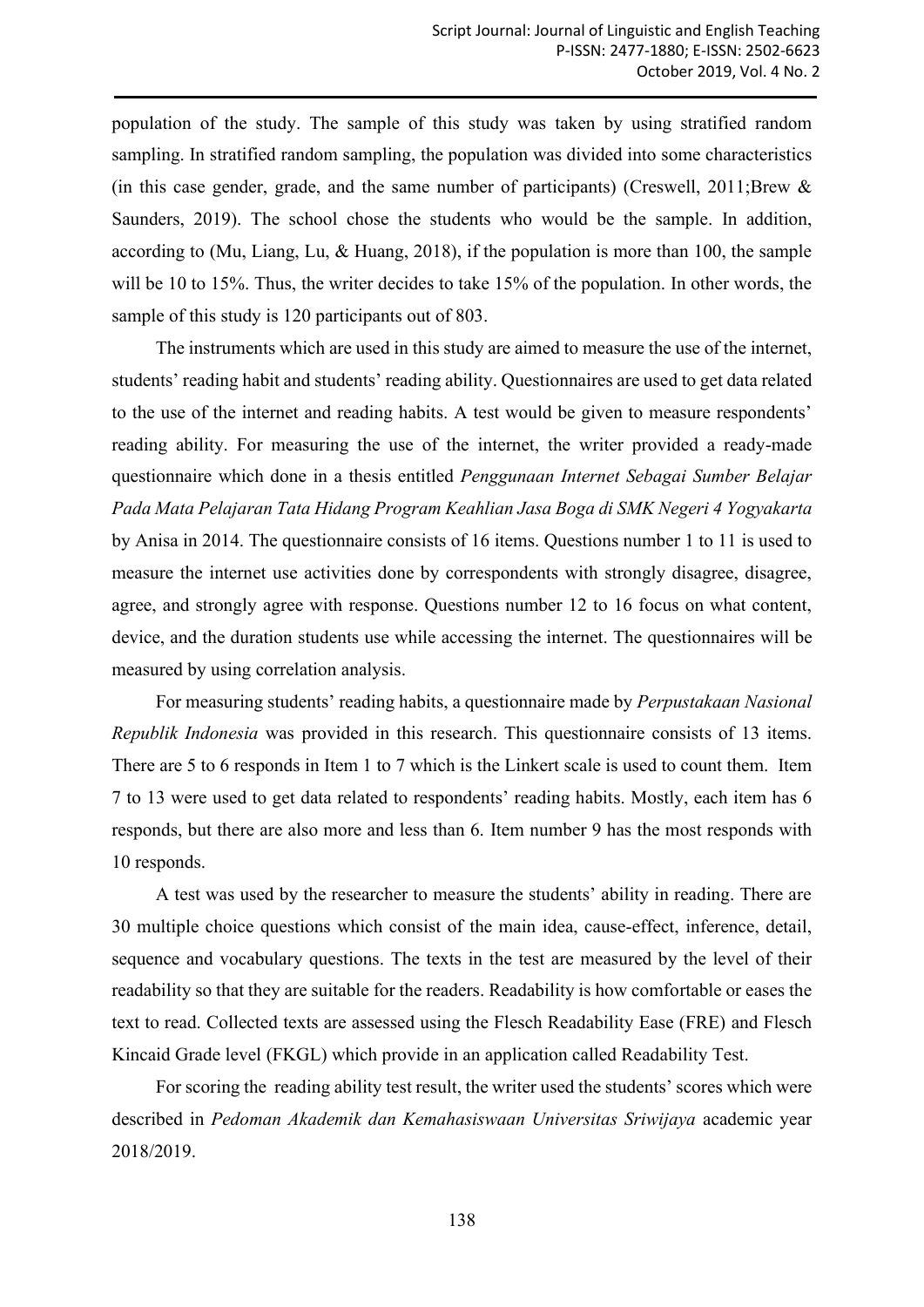For validating the reading ability test, the researcher carried out a pilot test to find out which questions in test that are valid or not. The try out was given to 100 non-sample students. Each item in the reading test was analyzed by using SPSS (Statistical Package for Social Science). According to (Reichert & Torney-Purta, 2019), if the result of the test reveals the r count is higher than the r table (0.381), it means that the items are valid. The result of the try out indicates that out of 40 questions of the reading test, 30 questions are valid and 10 questions are invalid. The researcher did not validate the reading habit questionnaire because it is a readymade one from *Perpustkaan Nasional Republik Indonesia.* So do for internet use questionnaire.

# **FINDINGS AND DISCUSSION**

## **Findings**

Analysis of Students' Reading Habits Questionnaire

From the result of reading habit questionnaire, the researcher found that most of the students (N: 79) got average category (66%), followed by poor category with 29 students (24%), good category with 10 students (8%), very poor with 2 students (2%) and no student got excellent category. The researcher also found that the mean score was 22.01 and the standard deviation was 3.794. in other words, the students' reading habit is still in the average category.

|           | <b>Range of Score</b> Achievement Category | $\mathbf N$                 | Total % |
|-----------|--------------------------------------------|-----------------------------|---------|
| $40 - 33$ | Excellent                                  |                             | $0\%$   |
| $32 - 25$ | Good                                       | 10                          | $8\%$   |
| $24 - 17$ | Average                                    | 79                          | $66\%$  |
| $16 - 9$  | Poor                                       | 29                          | $24\%$  |
| $<\!\!8$  | Very poor                                  | $\mathcal{D}_{\mathcal{L}}$ | $2\%$   |
| Total     |                                            | 120                         | 100%    |

Table 2. Students' Reading Habit Result

Table 3. Mean and Std. Deviation of Reading Habit

|                        |           | N Mean Std. Deviation |
|------------------------|-----------|-----------------------|
| reading habit          | 120 22.01 | 3.794                 |
| Valid N (listwise) 120 |           |                       |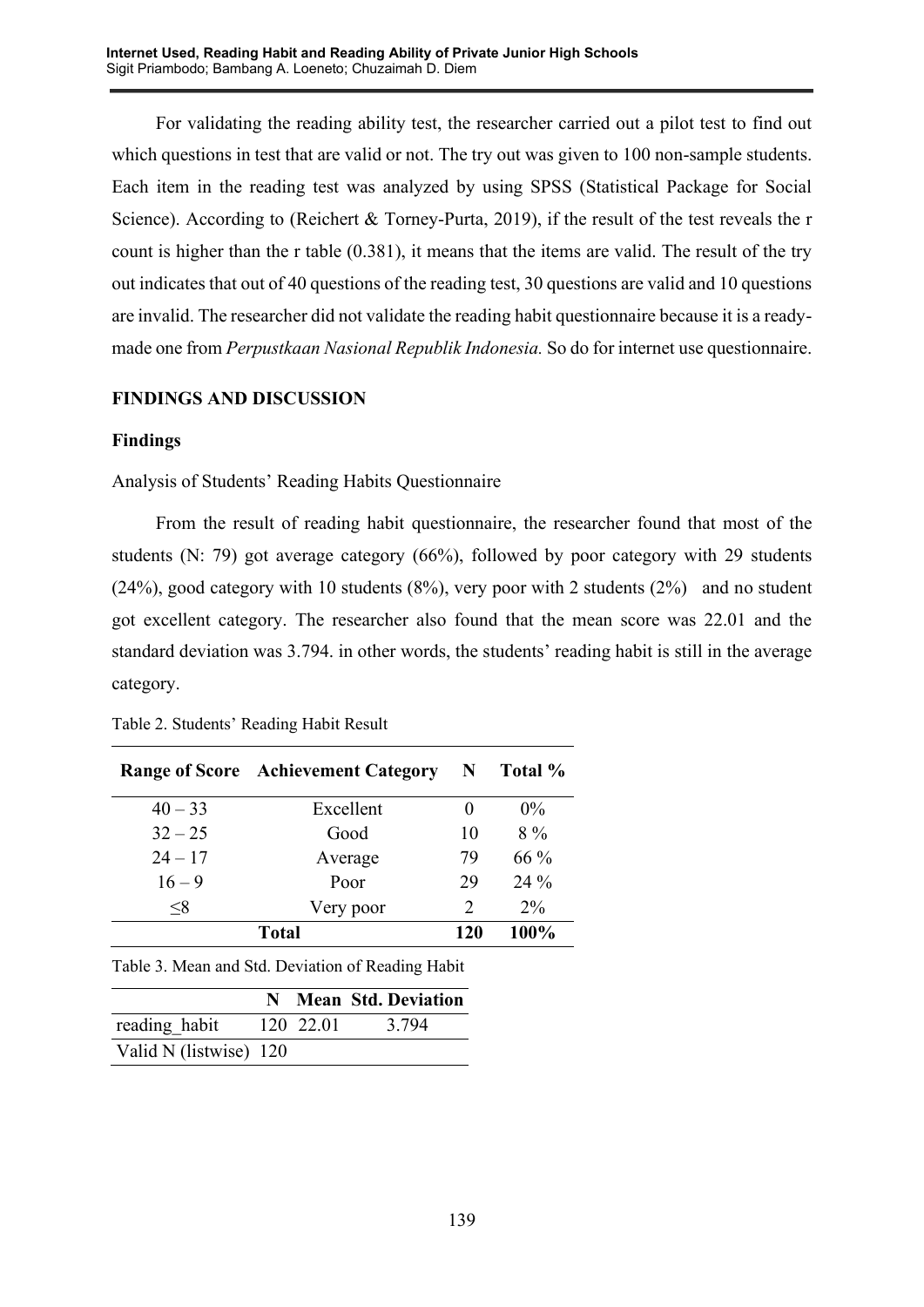Analysis of Students' Reading Ability

The student's reading ability was measured by a reading test which contained 30 multiple-choice questions. It is shown that the school total of those 4 schools is 61.71. It indicates that their reading ability still does not fulfill the *KKM (Kriteria Ketuntasan Minimal)* score which is 70.00. However, if it is taken partially, there are 2 schools that fulfill the KKM score. SMP Kusuma Bangsa had the highest mean with 82.77 followed by SMP Maitreyawira (72.93). SMP Xaverius 3 and SMP Bina Warga had below standard with 53.20 and 37.97.

| School                   | Frequency | Mean  | Std. Deviation |
|--------------------------|-----------|-------|----------------|
| SMP Maitreyawira         | 30        | 72.93 | 12.695         |
| <b>SMP Kusuma Bangsa</b> | 30        | 82.77 | 13.933         |
| <b>SMP</b> Xaverius 3    | 30        | 53.20 | 13.499         |
| SMP Bina Warga           | 30        | 37.97 | 13.672         |
| School Total             | 120       | 61.71 | 13.449         |

Table 4. Mean and Std. Deviation of Reading Ability

It shows that most students were in an average category with 28 students (28%), followed by failed category with 30 students (25%), an excellent category with 26 students (22%), a good category with 17 students (14%), and poor category with 9 students (12%).

| <b>Range of Score</b> | <b>Achievement Category</b> | N  | Total % |
|-----------------------|-----------------------------|----|---------|
| $86 - 100$            | Excellent                   | 26 | $22\%$  |
| $71 - 85$             | Good                        | 17 | $14\%$  |
| $70 - 56$             | Average                     | 28 | $27\%$  |
| $55 - 41$             | Poor                        | 9  | $12\%$  |
| $\leq 40$             | Failed                      | 30 | 25%     |
|                       |                             |    |         |

Table 5. Students' Reading Ability Result

From the result of internet use questionnaire, the researcher found that 72 out of 120 students were in High category (60%) followed by very high category with 26 students (22%), an average category with 22 students (18), and there are no students were in the poor and very poor category. The mean score of the internet use questionnaire is 38.02 and the standard deviation is 5.612. In other words, the use of the internet of Junior high school is in the high category.

**Total 120 100 %**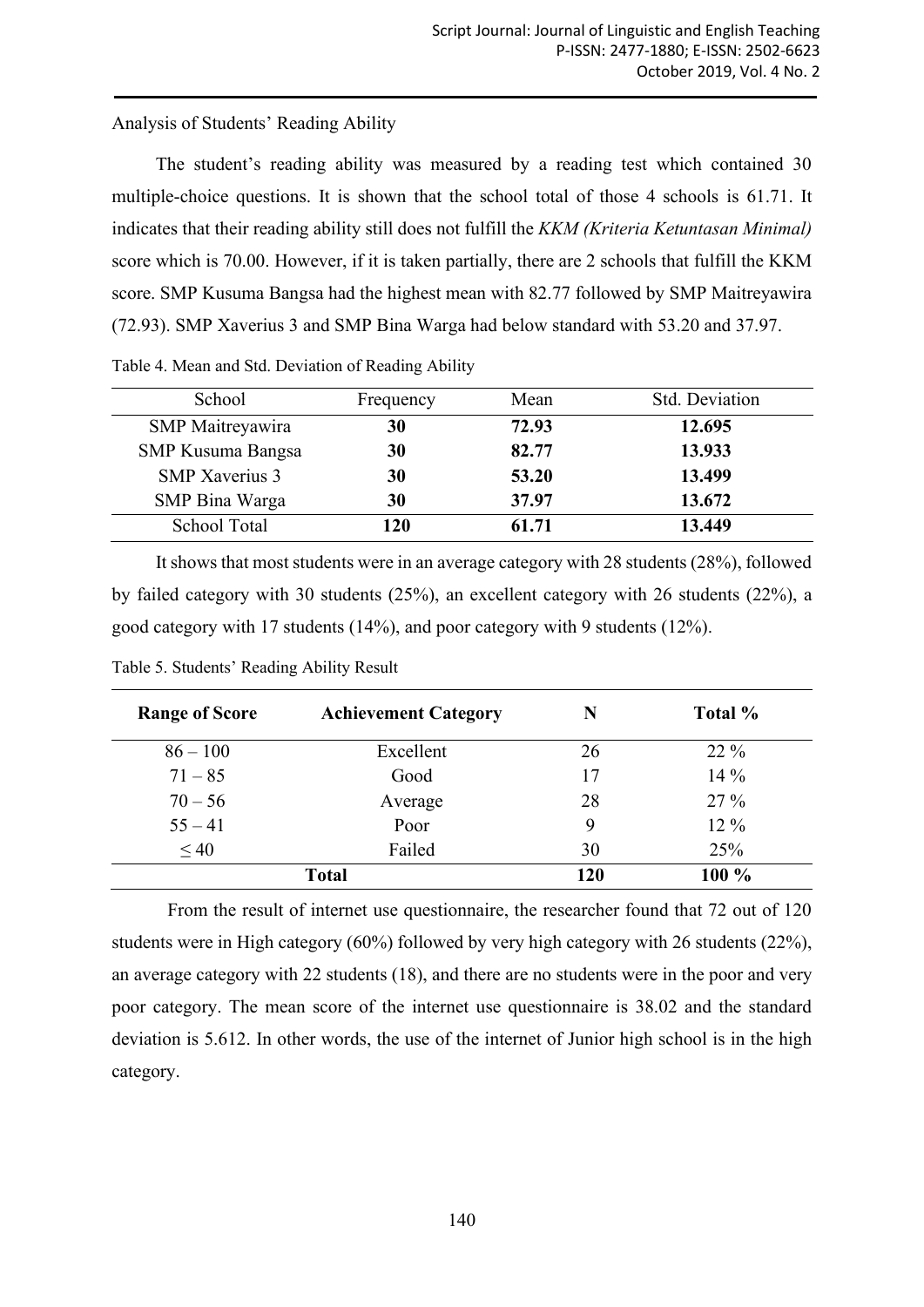| <b>Range of Score</b> | <b>Achievement Category</b>                      | N     | Total %        |
|-----------------------|--------------------------------------------------|-------|----------------|
| $54 - 45$             | Very High                                        | 26    | $22\%$         |
| $44 - 34$             | High                                             | 72    | $60\%$         |
| $33 - 23$             | Average                                          | 22    | 18 %           |
| $22 - 12$             | Poor                                             | 0     | $0\%$          |
| $\leq$ 11             | Very poor                                        | 0     | $0\%$          |
|                       | <b>Total</b>                                     | 120   | 100%           |
|                       | Table 7. Mean and Std. Deviation of Internet Use |       |                |
|                       | N                                                | Mean  | Std. Deviation |
| Internet use          | 120                                              | 38.02 | 5.612          |
| Valid N (listwise)    | 120                                              |       |                |

#### Table 6. The Internet Use Result

Hypothesis Testing

Pearson product moment was applied to find out the correlation among internet use, reading habit and reading ability. The result revealed that there is no significance correlation between reading ability and reading habit. As the table shown, the level of probability significance (.388) was higher than  $0.05$  (.388 > 0.05). Thus, there is no significance correlation between reading ability and reading habit. In other words, Ho is accepted and Ha is rejected.

Table 8. Correlation between reading habit and reading ability

|               | Variable            | <b>Reading Ability</b> |
|---------------|---------------------|------------------------|
|               | Pearson Correlation | $-.080$                |
| Reading habit | Sig. (2 tailed)     | .388                   |
|               |                     | 120                    |

In addition, though there is no correlation between reading habit and reading ability in general, there is still a significant correlation in partially. The item in reading habit questionnaire that had correlation to reading ability was item number 2 (How long are you able to read (book, magazine, newspaper, news on internet) in your spare time a day in this past year?) with probability significance 0.01

Table 9. Correlation between reading habit questionnaire item 2 to reading ability

| Variable             |                     | Reading Ability |
|----------------------|---------------------|-----------------|
| Reading habit item 2 | Pearson Correlation | .217            |
|                      | Sig. (2 tailed)     | .017            |
|                      |                     |                 |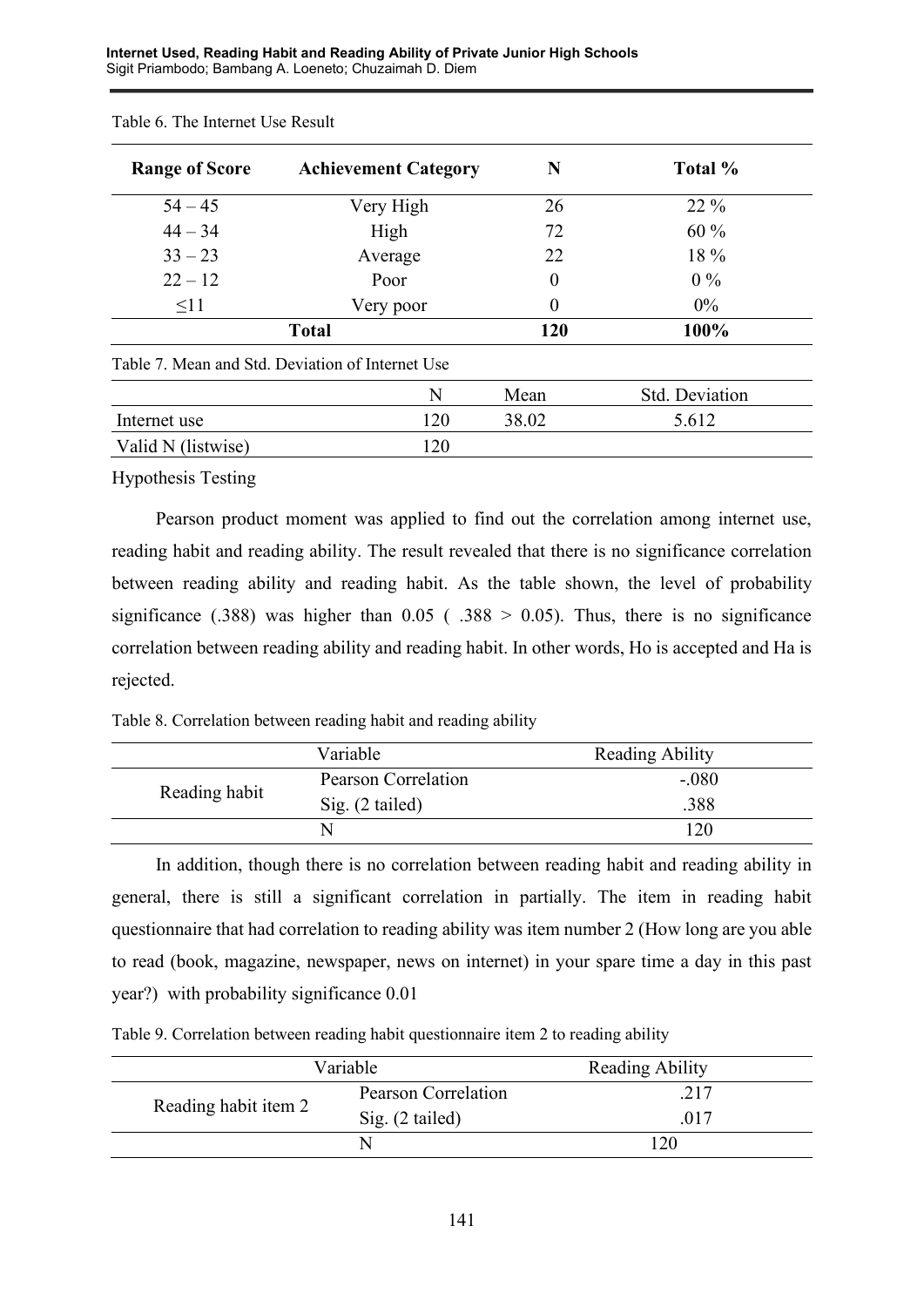Based on the pearson product moment correlation revealed that there is a significance correlation between internet use and reading ability. As the table shown, The level of probability significance (.000) was lower than  $0.05$  (.000 < 0.05). Thus, there is a significance correlation between internet use and reding ability. In other words, Ha is accepted and Ho is rejected.

Table 10. Correlation between internet use and reading ability

|              | Variable            | Reading Ability |
|--------------|---------------------|-----------------|
| Internet Use | Pearson Correlation | $.409***$       |
|              | Sig. (2 tailed)     | .000            |
|              |                     | 120             |

Based on the pearson product-moment correlation revealed that there is no significant correlation between internet use and reading habit. The level of probability significance ( .388) was higher than  $0.05$  (.388 > 0.05). Therefore, Ho is accepted and Ha is rejected.

#### Table 11. Correlation between internet use and reading habit

|              | Variable            | Reading Habit |
|--------------|---------------------|---------------|
| Internet Use | Pearson Correlation | .015          |
|              | Sig. (2 tailed)     | .872          |
|              | N                   |               |

Regression Analysis

In the previous discussion, it has explained that there was a significant correlation between internet use and students' reading ability. Thus, the analysis was continued by using regression analysis to know how much the correlation did between internet use and students' reading ability. It shows that the R square is 0.167 which means the correlation of predictor variable (internet use) toward the criterion variable (reading ability) is 16,7% while the rest are affected by other variables.

Table 12. Regression analysis between internet use and reading ability

| Model |                   | R Square | <b>Adjusted R Square</b> | Std. The error of the Estimate |
|-------|-------------------|----------|--------------------------|--------------------------------|
|       | .409 <sup>a</sup> | 167      | 160                      | 20.086                         |

a. Predictors: (Constant), internet use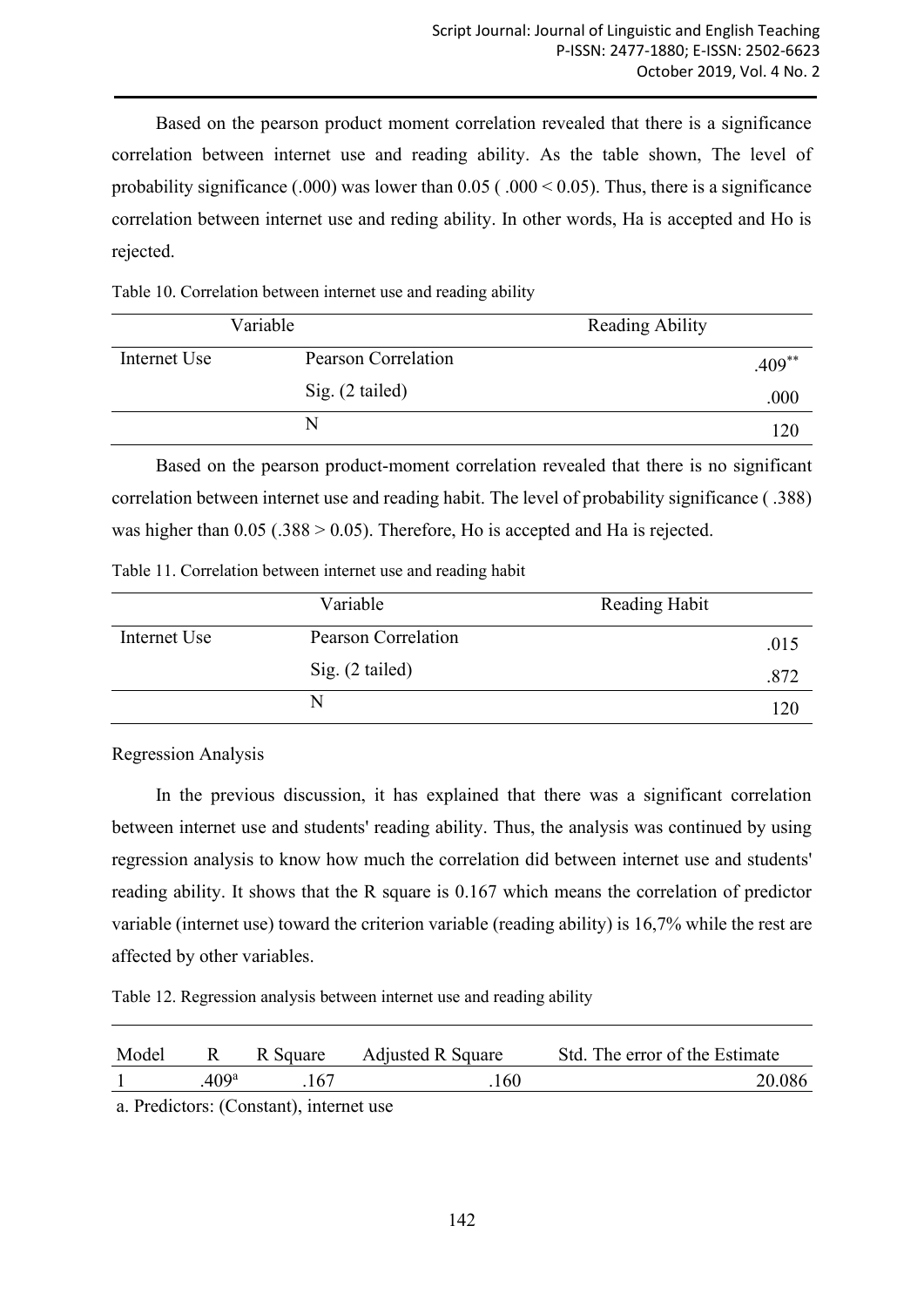Moreover, the researcher also continued the calculation of reading habit questionnaire item number 2 toward reading ability. The result reveals that in item number 2 the R square is 0.148. In other words, the correlation of predictor variable (reading habit questionnaire item 2) toward criterion variable (reading ability) is 14,8%

Table 13. Reading Habit Regression item 2

|               |       | Model R R Square Adjusted R Square Std. Error of the Estim | ate |
|---------------|-------|------------------------------------------------------------|-----|
| $718^a$ $148$ | - 139 | 1.113                                                      |     |

a. Predictors: (Constant), ReadingHabitItem2

#### **Discussion**

This study reveals that there is no correlation between reading habits and reading achievement. If the writer crosschecks to the mean score of reading achievement, they still do not fulfill the KKM (Kriteria Ketuntasan Minimal) score. Therefore, what is wrong with the students? It is assumed that factors that influence this phenomenon are from the students themselves and school facilities.

The first factor that affects the absence of the correlation between reading ability and reading achievement is from the students themselves. The level reading of students Kecamatan Ilir Timur 2 is still average because most students only read 3 to 4 times a week it happened because they mostly spend their free time to use the smartphone to access social media rather than the read books. Every time they read books, they only spend less than 30 minutes and just finish 1 to 5 books in a week. It is also supported by the lack of information students get about the location of the library in their area. Thus, they are not interested to visit the library and read or borrow books there.

Students actually like to read books, but they only like to read books for entertainment purposes than for academical ones. According to the reading habit, questionnaire items showed that 72 students choose to read fiction books such as the novel, short story or comic books. It means that they prefer to read books that amuse them rather than for educational ones which make them bored when they read the books. In addition, they spend 1 to 6 times to buy some books in a year and mostly they have 13 to 25 books in their home.

The other factors are school facilities. Excellent school facilities are a fundamental element for good education and very crucial to reach education goals (Khan & Iqbal, 2012. SMP Kusuma Bangsa and SMP Maitreyawira, whose students could make it into the good categories in reading ability tests, provide their students with good infrastructures such as the library, stable internet connection, and even air conditioners in every class. They also provide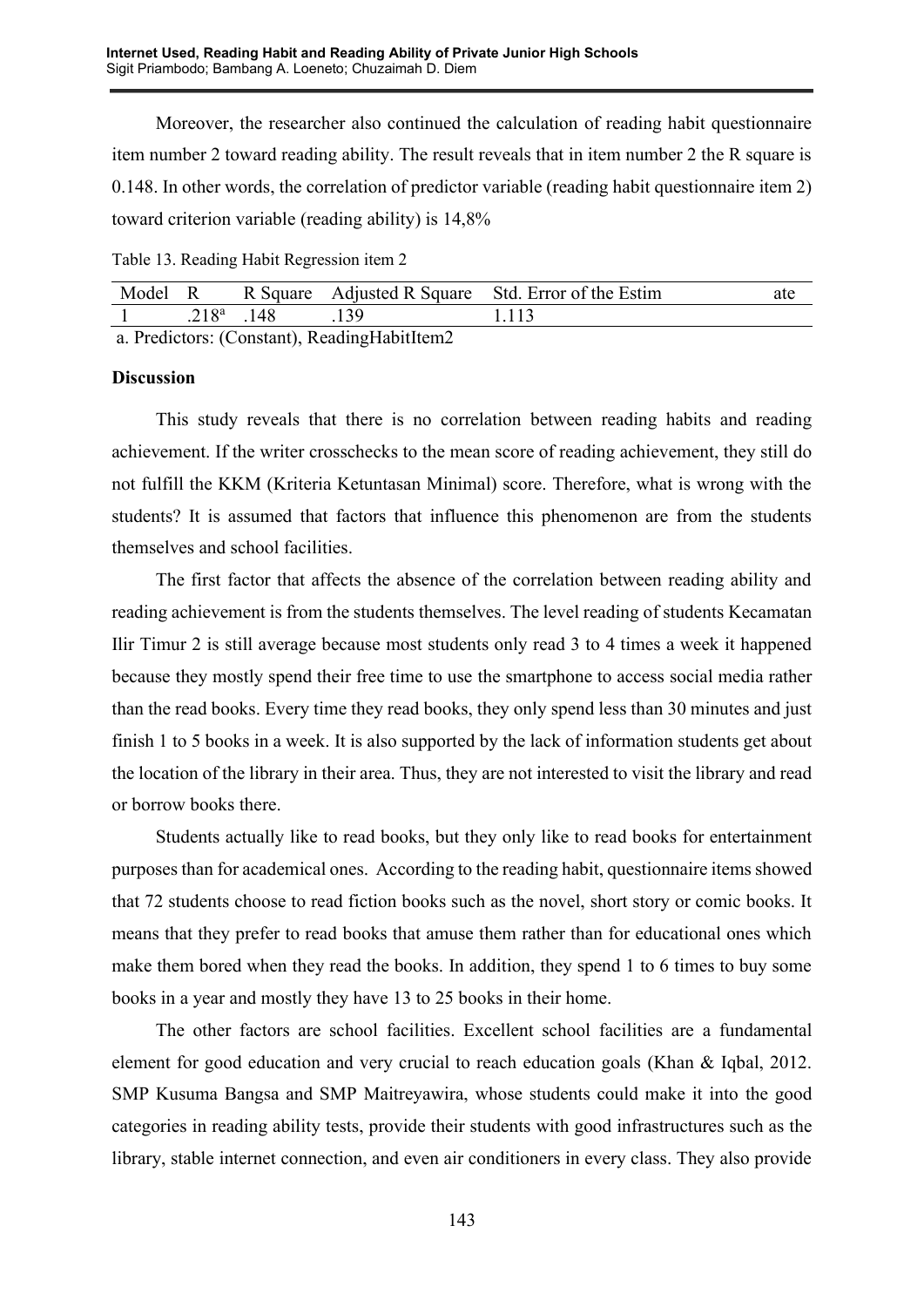some academic extracurriculars, such as English club and math club, to support their students in certain subjects. On the other hand, SMP Xaverius 3 and SMP Bina Warga do not have any of those facilities. The researcher also found that some fans did not work well which make the class really hot and affected students in the learning process.

This study also reveals there was a correlation between internet use reading ability. Online information which was an affiliation of graphic, sound, and text can attract students as internet users to make the internet as a source of information which can support in developing their online reading skill (Abidin, Pour-Mohammadi, & Jesmin, 2011;Murphy et al., 2019). It is Inline with another research. Yuliani & Barokah (2017) found in their study in senior high school Muhammadyah 1 of Palembang, that the students who have more time in doing online reading tended to have good reading test score.

## **CONCLUSION**

In this study, the researcher concluded that there was no significant correlation between reading habits and reading ability. This phenomenon happened because of 2 main problems, they are from the students themselves and the facilities provided by their schools. This study also showed that there is a significant correlation between internet use and reading ability. In this reading ability test, there are 3 out of 6 vocabulary questions that have a correlation to internet use. In other words, the more students access the internet, the more vocabulary they get.

#### **BIBLIOGRAPHY**

- Abidin, M. J. Z., Pour-Mohammadi, M., & Jesmin, A. (2011). A Survey of Online Reading Habits of Rural Secondary School Students in Malaysia. *International Journal of Linguistics*, *3*. https://doi.org/https://doi.org/10.5296/ijl.v3i1.1045
- Alderete, M. V. (2019). Examining the drivers of internet use among the poor: The case of Bahía Blanca city in Argentina. *Technology in Society*, *59*, 101179. https://doi.org/https://doi.org/10.1016/j.techsoc.2019.101179
- Alimoradi, Z., Lin, C.-Y., Broström, A., Bülow, P. H., Bajalan, Z., Griffiths, M. D., … Pakpour, A. H. (2019). Internet addiction and sleep problems: A systematic review and meta-analysis. *Sleep Medicine Reviews*, *47*, 51–61. https://doi.org/https://doi.org/10.1016/j.smrv.2019.06.004
- Brew, A., & Saunders, C. (2019). Making sense of research-based learning in teacher education. *Teaching and Teacher Education*, *87*, 102935. https://doi.org/https://doi.org/10.1016/j.tate.2019.102935
- Creswell, J. W. (2011). *Educational Research: Planning, Conducting, and Evaluating Quantitative and Qualitative Research* (4th ed.). Boston: Pearson Education, Inc.
- Greenlaw, R., & Hep, E. (2001). *Inline/online: Fundamentals of the Internet and the World*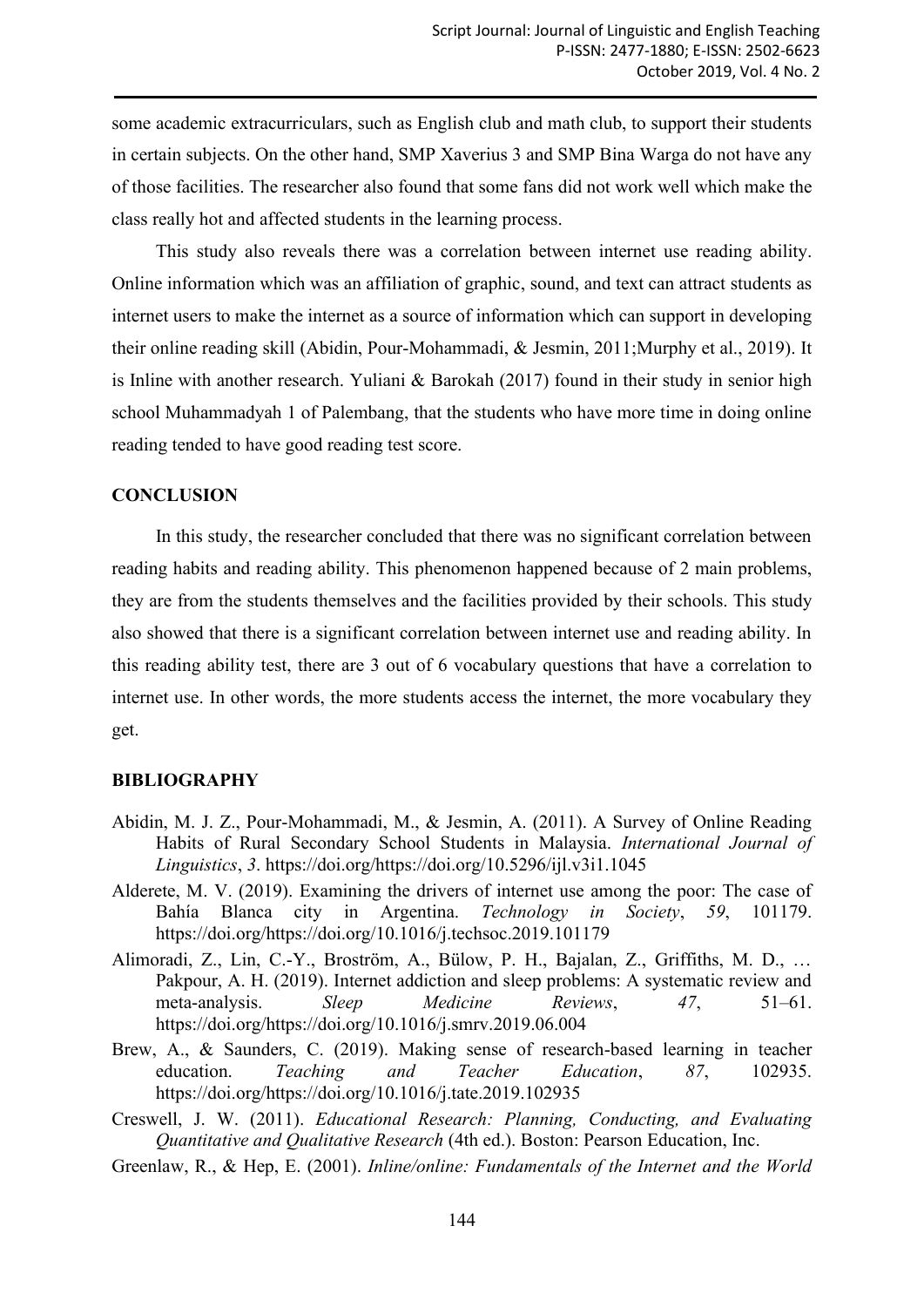*Wide Web*. Osborne: McGraw- Hill.

- Janc, K., Czapiewski, K., & Wójcik, M. (2019). In the starting blocks for smart agriculture: The internet as a source of knowledge in transitional agriculture. *NJAS - Wageningen Journal of Life Sciences*, 100309. https://doi.org/https://doi.org/10.1016/j.njas.2019.100309
- Kadivar, M., Seyedfatemi, N., Mokhlesabadi Farahani, T., Mehran, A., & Pridham, K. F. (2017). Effectiveness of an internet-based education on maternal satisfaction in NICUs. *Patient Education and Counseling*, *100*(5), 943–949. https://doi.org/https://doi.org/10.1016/j.pec.2016.11.005
- Khan, P., & Iqbal, M. (2012). Role of physical facilities in teaching learning process. *Interdisciplinary Journal of Contemporary Research in Business*, *4*(3), 210–216.
- Loan, F. A. (2011). Internet Use by Rural and Urban College Students: A Comparative Study. *DESIDOC Journal of Library & Information Technology*, *31*(6), 431–436. https://doi.org/https://doi.org/10.14429/djlit.31.6.1317
- Lyons, M. (1999). The history of reading Gutenberg to Gates. *European Legacy*, *4*(5), 50–57.
- Mu, G. M., Liang, W., Lu, L., & Huang, D. (2018). Building Pedagogical Content Knowledge within Professional Learning Communities: An approach to counteracting regional education inequality. *Teaching and Teacher Education*, *73*, 24–34. https://doi.org/https://doi.org/10.1016/j.tate.2018.03.006
- Murphy, J., Vaughn, J., Gelber, K., Geller, A., & Zakowski, M. (2019). Readability, content, quality and accuracy assessment of internet-based patient education materials relating to labor analgesia. *International Journal of Obstetric Anesthesia*, *39*, 82–87. https://doi.org/https://doi.org/10.1016/j.ijoa.2019.01.003
- Nguyen, X. N. C. M., & Walkinshaw, I. (2018). Autonomy in teaching practice: Insights from Vietnamese English language teachers trained in Inner-Circle countries. *Teaching and Teacher Education*, *69*, 21–32. https://doi.org/https://doi.org/10.1016/j.tate.2017.08.015
- Nuroh, E. Z., & Mandarani, V. (2018). The Use of Cooperative Learning Through Tai (Team Assisted Individualization) In Reading Comprehension. *Script Journal: Journal of Linguistic and English Teaching*, *3*(1), 14.
- Palomino, M. del C. P. (2017). Teacher Training in the Use of ICT for Inclusion: Differences between Early Childhood and Primary Education. *Procedia - Social and Behavioral Sciences*, *237*, 144–149. https://doi.org/https://doi.org/10.1016/j.sbspro.2017.02.055
- Raza, S., Helgason, T., Papadimitratos, P., & Voigt, T. (2017). SecureSense: End-to-end secure communication architecture for the cloud-connected Internet of Things. *Future Generation Computer Systems*, *77*, 40–51. https://doi.org/https://doi.org/10.1016/j.future.2017.06.008
- Reichert, F., & Torney-Purta, J. (2019). A cross-national comparison of teachers' beliefs about the aims of civic education in 12 countries: A person-centered analysis. *Teaching and Teacher Education*, *77*, 112–125. https://doi.org/https://doi.org/10.1016/j.tate.2018.09.005
- Sucuoglu, E. (2017). Analysis of motivational strategies used by English language teachers teaching at secondary schools. *Procedia Computer Science*, *120*, 189–195. https://doi.org/https://doi.org/10.1016/j.procs.2017.11.228
- Tegge, F. (2017). The lexical coverage of popular songs in English language teaching. *System*, *67*, 87–98. https://doi.org/https://doi.org/10.1016/j.system.2017.04.016
- Tranos, E., & Stich, C. (2020). Individual internet usage and the availability of online content